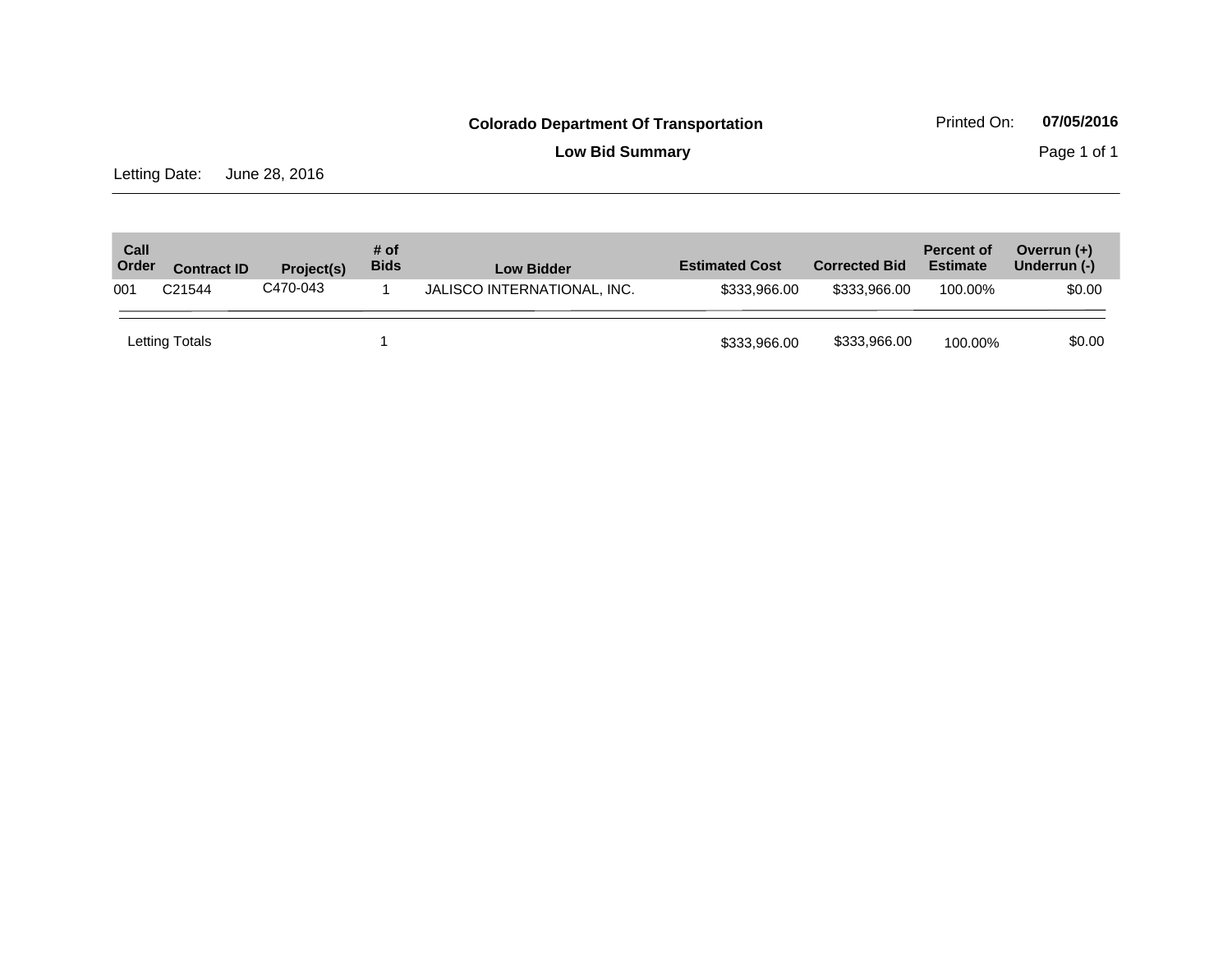|                                                    |                                         |              | <b>Colorado Department Of Transportation</b>                                                  | Printed On:               | 07/05/2016               |
|----------------------------------------------------|-----------------------------------------|--------------|-----------------------------------------------------------------------------------------------|---------------------------|--------------------------|
|                                                    | <b>Vendor Ranking</b>                   |              |                                                                                               |                           | Page 1 of 1              |
| Letting No:                                        | 20160628                                | Contract ID: | C <sub>21544</sub>                                                                            | Project(s): NHPP C470-043 |                          |
| Letting Date:                                      | June 28, 2016                           | Region:      |                                                                                               |                           |                          |
| Letting Time:                                      | $10:00$ AM                              |              | Contract Time: 30 WORKING DAYS                                                                | Counties:                 | <b>DOUGLAS, REGION 1</b> |
| <b>Contract Description:</b><br>seeding & mulching | HIGHLINE CANAL TRAIL @ DAD CLARK GULCH: |              | Culvert replacement with concrete box culvert, earthwork, repair of bikeway, erosion control, |                           |                          |

| Rank | <b>Vendor ID</b> | <b>Vendor Name</b>          | <b>Total Bid</b> | <b>Percent Of</b><br><b>Low Bid</b> | <b>Percent Of</b><br><b>Estimate</b> |
|------|------------------|-----------------------------|------------------|-------------------------------------|--------------------------------------|
|      | 696A             | JALISCO INTERNATIONAL, INC. | \$333,966.00     | 100.00%                             | 100.00%                              |
| 0    | -EST-            | <b>Engineer's Estimate</b>  | \$333,966.00     | 100.00%                             | 100.00%                              |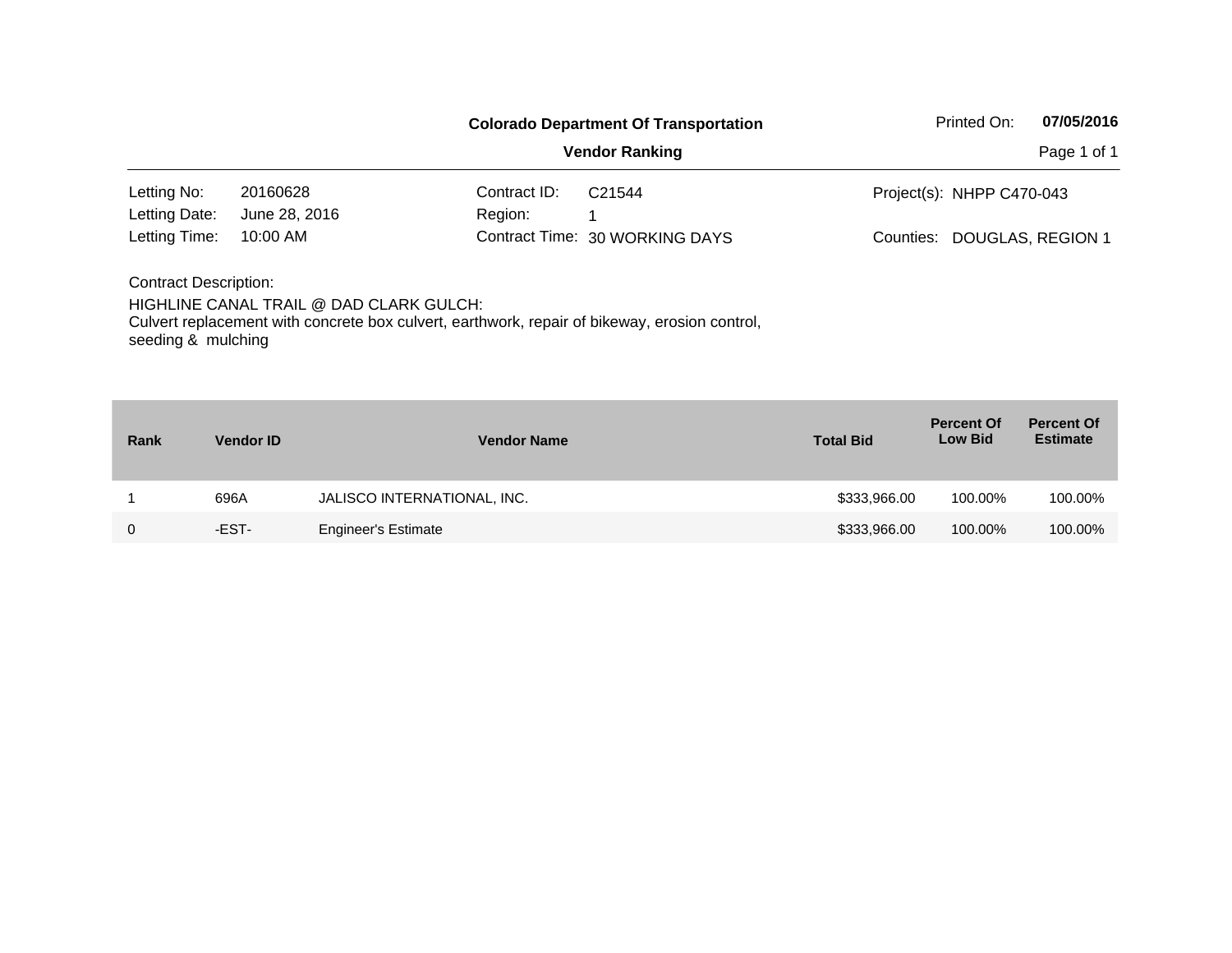|                                               |      |                                                    | <b>Tabulation of Bids</b> | Page 1 of 2 |                                           |               |                                                            |           |                             |        |
|-----------------------------------------------|------|----------------------------------------------------|---------------------------|-------------|-------------------------------------------|---------------|------------------------------------------------------------|-----------|-----------------------------|--------|
| Letting No:<br>Letting Date:<br>Letting Time: |      | 20160628<br>June 28, 2016<br>10:00 AM              | Contract ID:<br>Region:   |             | C21544<br>Counties:                       |               |                                                            |           | DOUGLAS,<br><b>REGION 1</b> |        |
|                                               |      |                                                    |                           |             | $(0)$ -EST-<br><b>Engineer's Estimate</b> |               | $(1)$ 696A<br><b>JALISCO</b><br><b>INTERNATIONAL, INC.</b> |           |                             |        |
| <b>Item Code</b>                              |      | <b>Description</b>                                 |                           | Quantity    | <b>Unit Price</b>                         | <b>Amount</b> | <b>Unit Price</b>                                          | Amount    | <b>Unit Price</b>           | Amount |
| <b>SECTION:</b>                               | 0001 | <b>BID ITEMS</b>                                   |                           |             |                                           |               |                                                            | LCC:      |                             |        |
|                                               |      | 202-00015 Removal of Headwall                      |                           | 2,000 EACH  | 2,000.00000                               | 4,000.00      | 2,000.00000                                                | 4,000.00  |                             |        |
| 202-00035 Removal of Pipe                     |      |                                                    | 86.000                    | LF          | 65.00000                                  | 5,590.00      | 65.00000                                                   | 5,590.00  |                             |        |
|                                               |      | 202-00200 Removal of Sidewalk                      | 44.000                    | SY          | 50.00000                                  | 2,200.00      | 50.00000                                                   | 2,200.00  |                             |        |
|                                               |      | 203-00060 Embankment Material (Complete In Place)  | 230.000                   | <b>CY</b>   | 70.00000                                  | 16,100.00     | 70.00000                                                   | 16,100.00 |                             |        |
|                                               |      | 206-00000 Structure Excavation                     | 300.000                   | CY          | 30.00000                                  | 9,000.00      | 30.00000                                                   | 9,000.00  |                             |        |
|                                               |      | 206-00200 Structure Backfill (Class 2)             | 116.000                   | <b>CY</b>   | 30.00000                                  | 3,480.00      | 30.00000                                                   | 3,480.00  |                             |        |
|                                               |      | 208-00002 Erosion Log Type 1 (12 Inch)             | 500.000                   | LF          | 9.00000                                   | 4,500.00      | 9.00000                                                    | 4,500.00  |                             |        |
| 208-00020 Silt Fence                          |      |                                                    | 700.000                   | LF          | 8.00000                                   | 5,600.00      | 8.00000                                                    | 5,600.00  |                             |        |
|                                               |      | 208-00103 Removal and Disposal of Sediment (Labor) |                           | 40.000 HOUR | 60.00000                                  | 2,400.00      | 60.00000                                                   | 2,400.00  |                             |        |
|                                               |      | 208-00105 Removal and Disposal of Sediment         |                           | 8.000 HOUR  | 110.00000                                 | 880.00        | 110.00000                                                  | 880.00    |                             |        |

208-00207 Erosion Control Management 10.000 DAY 400.00000 4,000.00 400.00000 4,000.00 211-03005 Dewatering 211-03005 Dewatering 211-0300 L S 80,000.00000 80,000.00 80,000.0000 80,000.00 212-00006 Seeding (Native) 0.200 ACRE 2,800.00000 560.00 2,800.00000 560.00 212-00032 Soil Conditioning 212-00032 Soil Conditioning 2000 1000000 0.200 ACRE 5,000.00000 1,000.00 5,000.0000 1,000.00

(Equipment)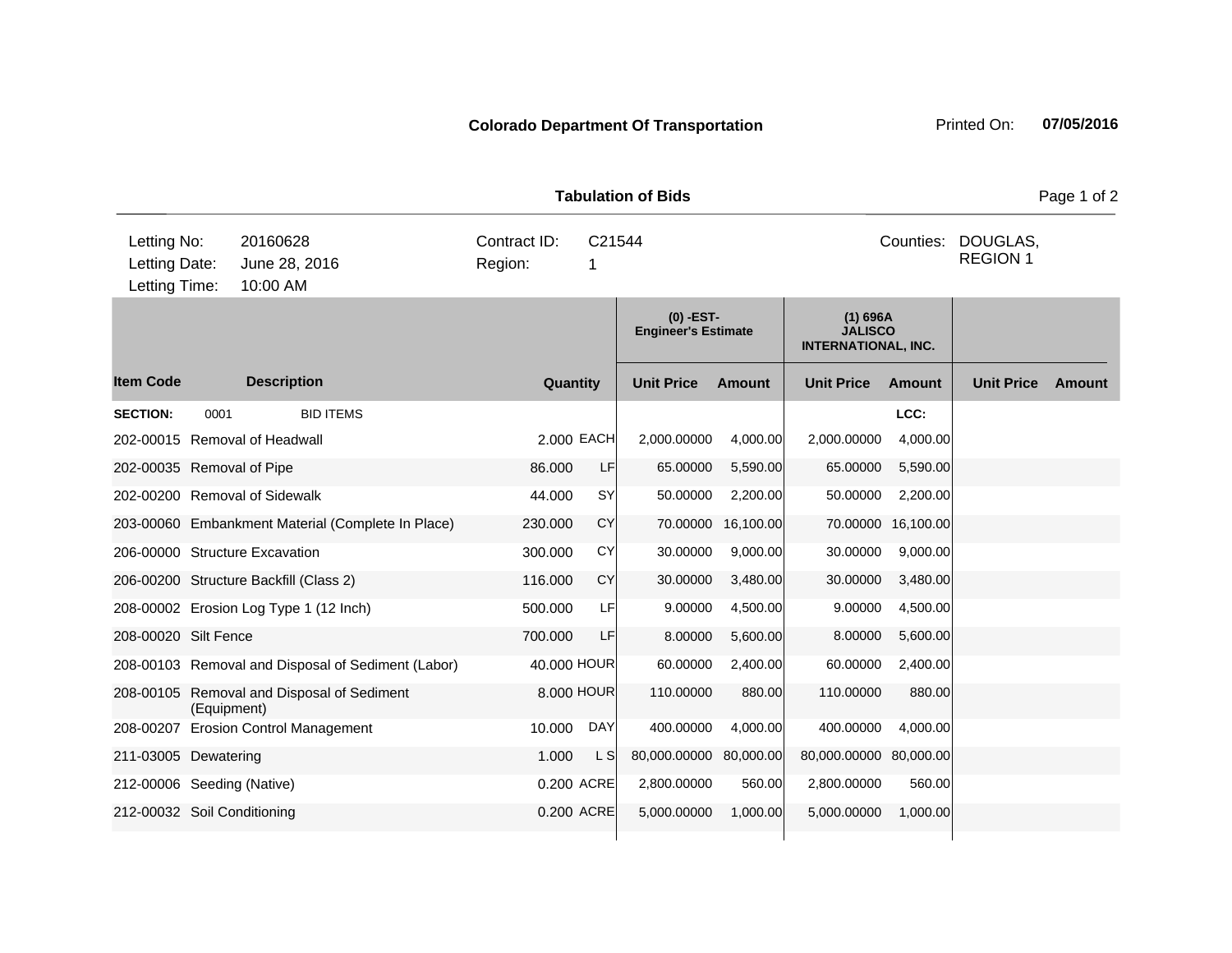|                                               |      |                                                    |                         |             | <b>Tabulation of Bids</b>                 |               |                                                            |                   |                             | Page 2 of 2   |
|-----------------------------------------------|------|----------------------------------------------------|-------------------------|-------------|-------------------------------------------|---------------|------------------------------------------------------------|-------------------|-----------------------------|---------------|
| Letting No:<br>Letting Date:<br>Letting Time: |      | 20160628<br>June 28, 2016<br>10:00 AM              | Contract ID:<br>Region: | C21544      |                                           |               |                                                            | Counties:         | DOUGLAS,<br><b>REGION 1</b> |               |
|                                               |      |                                                    |                         |             | $(0)$ -EST-<br><b>Engineer's Estimate</b> |               | $(1)$ 696A<br><b>JALISCO</b><br><b>INTERNATIONAL, INC.</b> |                   |                             |               |
| <b>Item Code</b>                              |      | <b>Description</b>                                 |                         | Quantity    | <b>Unit Price</b>                         | <b>Amount</b> | <b>Unit Price</b>                                          | <b>Amount</b>     | <b>Unit Price</b>           | <b>Amount</b> |
| <b>SECTION:</b>                               | 0001 | <b>BID ITEMS</b>                                   |                         |             |                                           |               |                                                            | LCC:              |                             |               |
|                                               |      | 213-00002 Mulching (Weed Free Hay)                 |                         | 0.200 ACRE  | 2,000.00000                               | 400.00        | 2,000.00000                                                | 400.00            |                             |               |
| 506-00218 Riprap (18 Inch)                    |      |                                                    | 33.000                  | CY          | 150.00000                                 | 4,950.00      | 150.00000                                                  | 4,950.00          |                             |               |
|                                               |      | 601-03030 Concrete Class D (Box Culvert)           | 78.000                  | <b>CY</b>   | 1,100.00000 85,800.00                     |               | 1,100.00000 85,800.00                                      |                   |                             |               |
|                                               |      | 602-00020 Reinforcing Steel (Epoxy Coated)         | 13,244.000              | LB          | 1.50000                                   | 19,866.00     |                                                            | 1.50000 19,866.00 |                             |               |
|                                               |      | 608-00040 Concrete Bikeway (Special)               | 44.000                  | SY          | 100.00000                                 | 4,400.00      | 100.00000                                                  | 4,400.00          |                             |               |
|                                               |      | 625-00001 Construction Surveying (Hourly)          |                         | 40.000 HOUR | 200.00000                                 | 8,000.00      | 200.00000                                                  | 8,000.00          |                             |               |
| 626-00000 Mobilization                        |      |                                                    | 1.000                   | L S         | 70,000.00000                              | 70,000.00     | 70,000.00000 70,000.00                                     |                   |                             |               |
|                                               |      | 630-80335 Barricade (Type 3 M-A) (Temporary)       |                         | 2.000 EACH  | 300.00000                                 | 600.00        | 300.00000                                                  | 600.00            |                             |               |
|                                               |      | 630-80341 Construction Traffic Sign (Panel Size A) |                         | 8.000 EACH  | 80.00000                                  | 640.00        | 80.00000                                                   | 640.00            |                             |               |
| <b>Section Totals:</b>                        |      |                                                    |                         |             |                                           | \$333,966.00  |                                                            | \$333,966.00      |                             |               |
| <b>Contract Grand Totals</b>                  |      |                                                    |                         |             |                                           | \$333,966.00  |                                                            | \$333,966.00      |                             |               |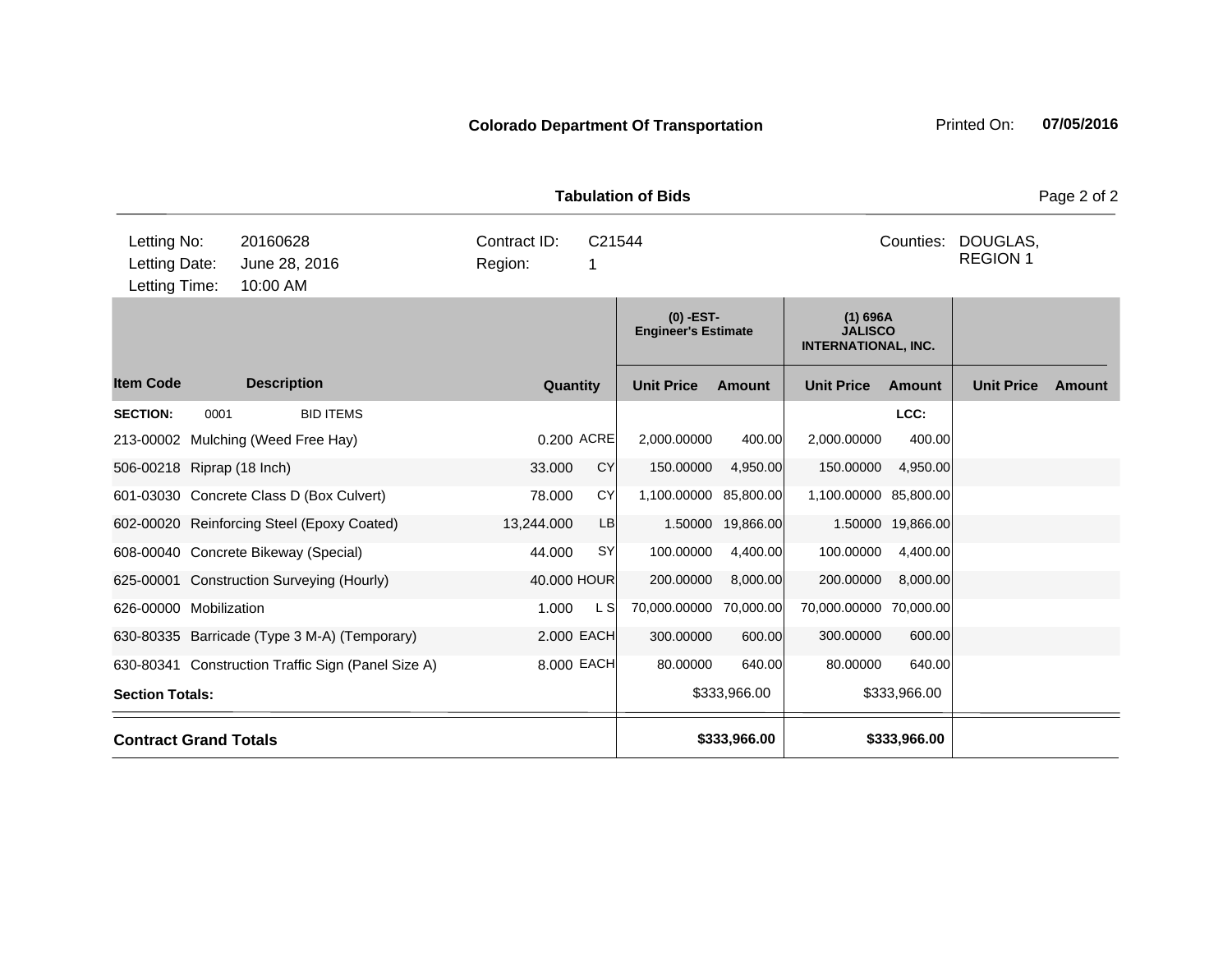**Low Bid Item Analysis Page 1 of 3** 

| Letting No:                 | 20160628 | Contract ID:                                                                                                   | C21544                         | Counties: DOUGLAS.        |
|-----------------------------|----------|----------------------------------------------------------------------------------------------------------------|--------------------------------|---------------------------|
| Letting Date: June 28, 2016 |          | Region: Regional State State State State State State State State State State State State State State State Sta |                                | REGION 1                  |
| Letting Time: 10:00 AM      |          |                                                                                                                | Contract Time: 30 WORKING DAYS | Project(s): NHPP C470-043 |

### Contract Description:

### HIGHLINE CANAL TRAIL @ DAD CLARK GULCH:

Culvert replacement with concrete box culvert, earthwork, repair of bikeway, erosion control, seeding & mulching

| Line            | Item/<br>Description                      | Quantity                                           | Estimated<br>Price | Bid Price/<br><b>Units</b> | Estimated<br>Amount | <b>Bid Amount</b> | <b>Bid Est</b><br>$\frac{0}{0}$ | Overrun $(+)$<br>Underrun (-) |
|-----------------|-------------------------------------------|----------------------------------------------------|--------------------|----------------------------|---------------------|-------------------|---------------------------------|-------------------------------|
| <b>SECTION:</b> | 0001                                      | <b>BID ITEMS</b>                                   |                    |                            |                     |                   |                                 |                               |
| 0005            | 202-00015<br>Removal of Headwall          | 2.000                                              | 2,000.00000        | 2,000.00000<br><b>EACH</b> | 4,000.00            | 4,000.00          | 100.00%                         | 0.00                          |
| 0010            | 202-00035<br>Removal of Pipe              | 86.000                                             | 65.00000           | 65.00000<br>LF             | 5,590.00            | 5,590.00          | 100.00%                         | 0.00                          |
| 0015            | 202-00200<br><b>Removal of Sidewalk</b>   | 44.000                                             | 50.00000           | 50.00000<br><b>SY</b>      | 2,200.00            | 2,200.00          | 100.00%                         | 0.00                          |
| 0020            | 203-00060                                 | 230.000<br>Embankment Material (Complete In Place) | 70.00000           | 70.00000<br><b>CY</b>      | 16,100.00           | 16,100.00         | 100.00%                         | 0.00                          |
| 0025            | 206-00000<br><b>Structure Excavation</b>  | 300.000                                            | 30.00000           | 30.00000<br>CY             | 9,000.00            | 9,000.00          | 100.00%                         | 0.00                          |
| 0030            | 206-00200<br>Structure Backfill (Class 2) | 116.000                                            | 30.00000           | 30.00000<br><b>CY</b>      | 3,480.00            | 3,480.00          | 100.00%                         | 0.00                          |
| 0035            | 208-00002<br>Erosion Log Type 1 (12 Inch) | 500.000                                            | 9.00000            | 9.00000<br>LF              | 4,500.00            | 4,500.00          | 100.00%                         | 0.00                          |
| 0040            | 208-00020<br>Silt Fence                   | 700.000                                            | 8.00000            | 8.00000<br>LF              | 5,600.00            | 5,600.00          | 100.00%                         | 0.00                          |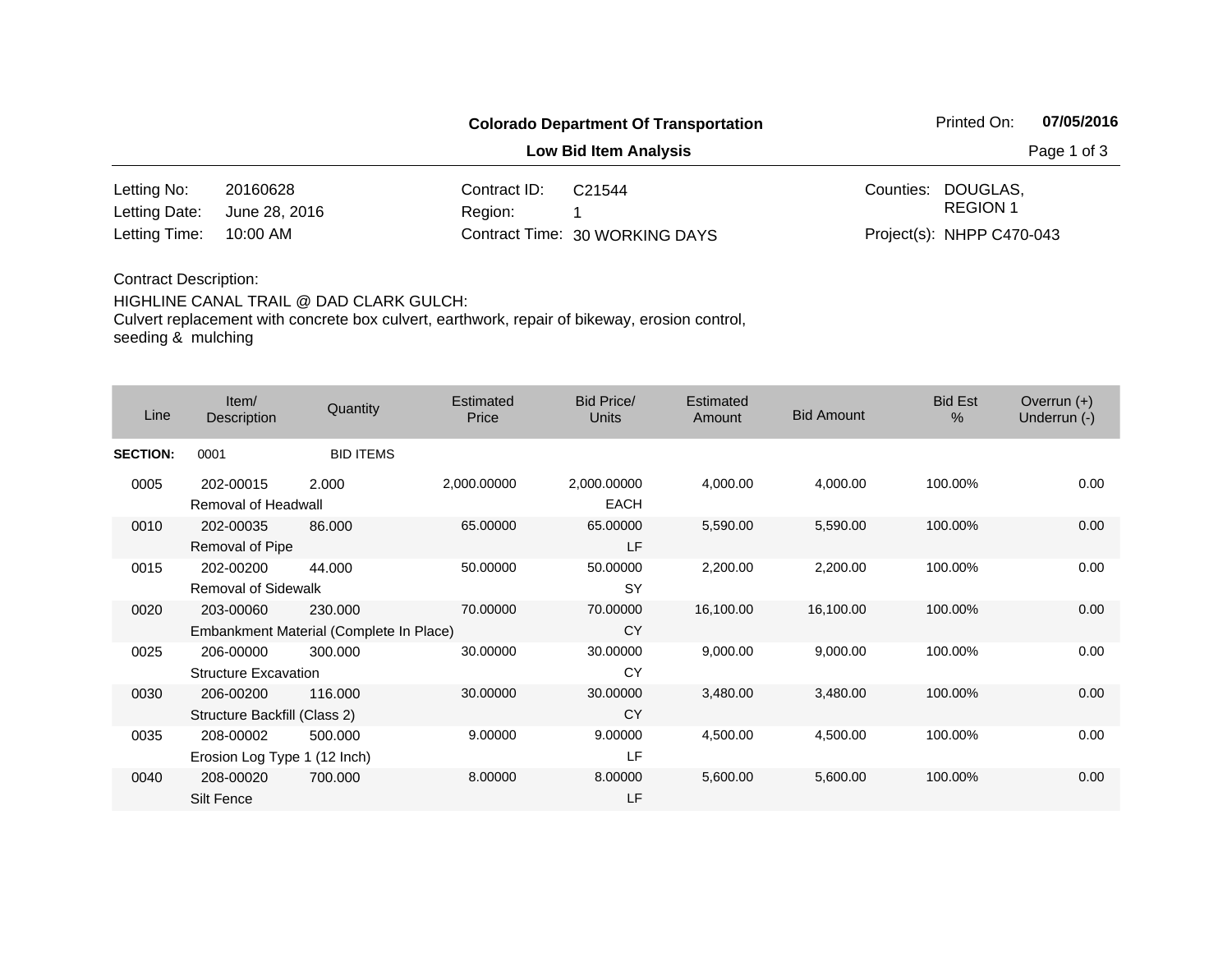**Low Bid Item Analysis Page 2 of 3** 

| Letting No:                 | 20160628 | Contract ID: | C <sub>21544</sub>             | Counties: DOUGLAS.        |
|-----------------------------|----------|--------------|--------------------------------|---------------------------|
| Letting Date: June 28, 2016 |          | Region:      |                                | REGION 1                  |
| Letting Time: 10:00 AM      |          |              | Contract Time: 30 WORKING DAYS | Project(s): NHPP C470-043 |

### Contract Description:

#### HIGHLINE CANAL TRAIL @ DAD CLARK GULCH:

Culvert replacement with concrete box culvert, earthwork, repair of bikeway, erosion control, seeding & mulching

| Line            | Item/<br>Description                                      | Quantity         | Estimated<br>Price | Bid Price/<br><b>Units</b> | Estimated<br><b>Amount</b> | <b>Bid Amount</b> | <b>Bid Est</b><br>$\%$ | Overrun $(+)$<br>Underrun (-) |
|-----------------|-----------------------------------------------------------|------------------|--------------------|----------------------------|----------------------------|-------------------|------------------------|-------------------------------|
| <b>SECTION:</b> | 0001                                                      | <b>BID ITEMS</b> |                    |                            |                            |                   |                        |                               |
| 0045            | 208-00103<br>Removal and Disposal of Sediment (Labor)     | 40.000           | 60.00000           | 60.00000<br><b>HOUR</b>    | 2,400.00                   | 2,400.00          | 100.00%                | 0.00                          |
| 0050            | 208-00105<br>Removal and Disposal of Sediment (Equipment) | 8.000            | 110.00000          | 110.00000<br><b>HOUR</b>   | 880.00                     | 880.00            | 100.00%                | 0.00                          |
| 0055            | 208-00207<br><b>Erosion Control Management</b>            | 10.000           | 400.00000          | 400.00000<br><b>DAY</b>    | 4,000.00                   | 4,000.00          | 100.00%                | 0.00                          |
| 0060            | 211-03005<br>Dewatering                                   | 1.000            | 80,000.00000       | 80,000.00000<br>L S        | 80,000.00                  | 80,000.00         | 100.00%                | 0.00                          |
| 0065            | 212-00006<br>Seeding (Native)                             | 0.200            | 2,800.00000        | 2,800.00000<br><b>ACRE</b> | 560.00                     | 560.00            | 100.00%                | 0.00                          |
| 0070            | 212-00032<br>Soil Conditioning                            | 0.200            | 5,000.00000        | 5,000.00000<br><b>ACRE</b> | 1,000.00                   | 1,000.00          | 100.00%                | 0.00                          |
| 0075            | 213-00002<br>Mulching (Weed Free Hay)                     | 0.200            | 2,000.00000        | 2,000.00000<br><b>ACRE</b> | 400.00                     | 400.00            | 100.00%                | 0.00                          |
| 0080            | 506-00218<br>Riprap (18 Inch)                             | 33.000           | 150.00000          | 150.00000<br>CY            | 4,950.00                   | 4,950.00          | 100.00%                | 0.00                          |